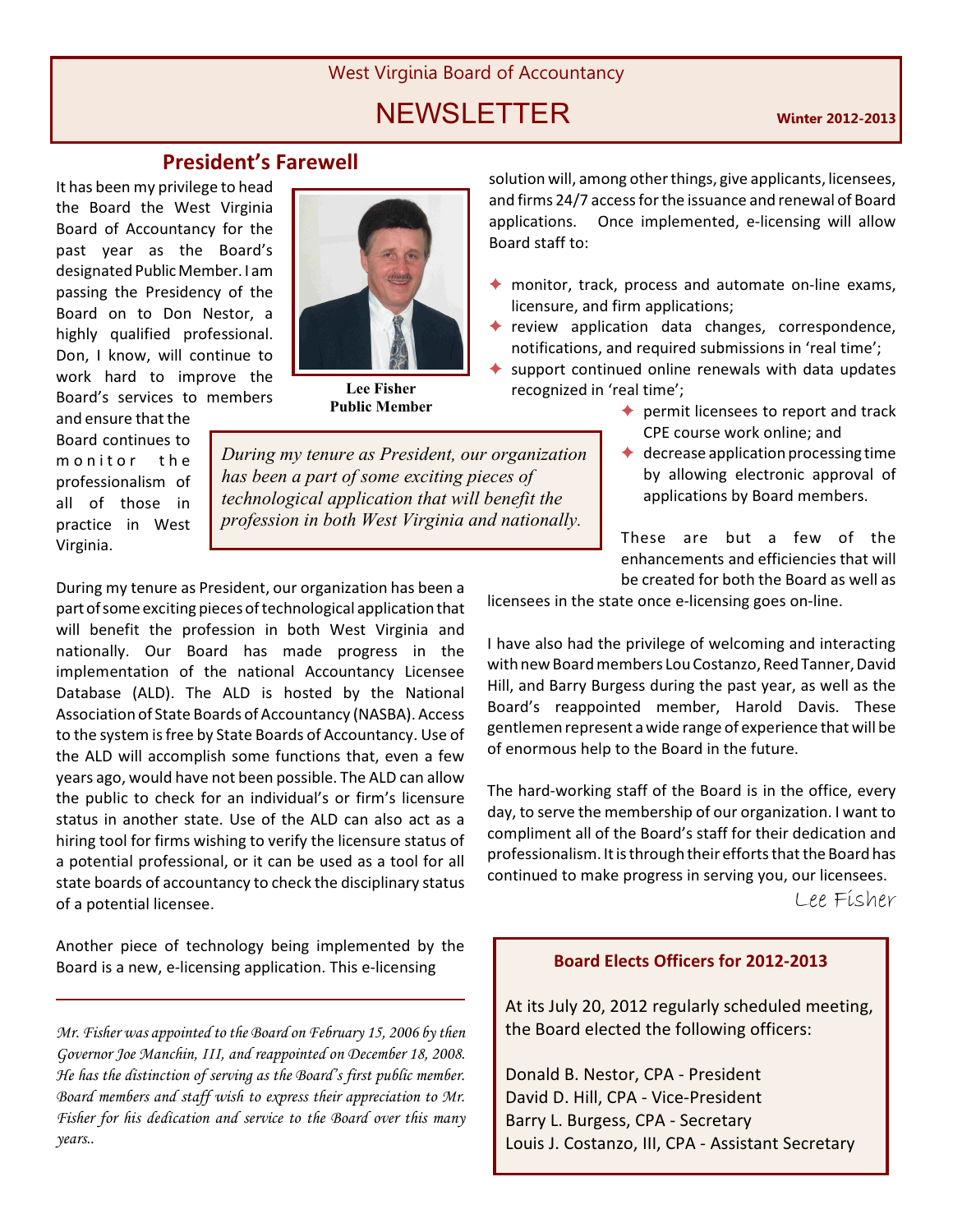# Congratulations!

# Successful Exam Candidates

#### **July/August 2011**

| WV004958 | Ran Ri                   |
|----------|--------------------------|
| WV004952 | Michael Davis Crum       |
| WV004978 | Kerry Lorree Davis       |
| WV004960 | Jessica Marie Gardner    |
| WV004950 | Natasha Grace Hanselman  |
| WV004962 | Sarah Renee Harper       |
| WV004957 | Adam Steven Heller       |
| *        | Sicong Ji                |
| WV004969 | Andrew John Lacasse      |
| WV004971 | Jack Winfield Longanacre |
| WV004963 | Sabrina Kay Mitchell     |
| WV004965 | Roberta Jean Mogyoros    |
| *        | Tram Anh Vu Pham         |
| WV004953 | Robert Jacob Price       |
| WV004956 | Jennifer Suzzane Priddy  |
| WV004955 | Noah David Sheppard      |
|          |                          |
| WV004966 | Michael Paul Sholl       |
| WV004964 | Jessica Kate Simmons     |
| WV004961 | Michael Paul Swearingen  |
| WV004959 | Deborah K VanDevander    |
| WV004990 | Kerri Anne Weisenborn    |

#### **October/November 2011**

| WV004989 | Nathanael Aaron Aylestock |
|----------|---------------------------|
| WV004981 | Kerek Addison Bonnett     |
| WV004982 | Dean Anthony Carpenter    |
| WV004992 | Lindsay B Chafin          |
| WV004988 | Stephanie Diane Clarke    |
| WV004996 | Janena Michelle Davis     |
| WV004991 | Don J Hickman             |
| WV004997 | Morgan A Lee              |
| $\ast$   | Michael Dwayne May        |
|          |                           |
| WV004985 | Charles M Mulligan        |
| $\ast$   | Charles Alexander Peach   |
| WV004994 | Russell John Plywaczynski |
| WV004984 | Jason Patrick Staats      |
| WV005044 | Judith Irene Stanton      |
| WV004983 | Jordan Ray Stinson        |
| WV004993 | Stephen Lee Stout         |
| WV004998 | Allen Joseph Yessman      |

#### **January/February 2012**

| WV005019 | Amanda Danielle Bickerton     |
|----------|-------------------------------|
| WV005014 | Steven Daniel Bieniek         |
| WV005006 | Kody Michael Boone            |
| WV005020 | Adam Michael Carlin           |
| WV005022 | Angela Liu Embrey             |
| WV005008 | Faye Allison Farren           |
| $\ast$   | Tara Nicole Godbey            |
| WV005005 | Daniel Phillip Jaggie         |
| $\ast$   | <b>Austin Matthew Jones</b>   |
| WV005015 | Emily H Kinnison              |
| WV005038 | Logan William Kowcheck        |
| WV005010 | Natalie Christina Luppold     |
| WV005012 | Danielle McWatters            |
| WV005035 | <b>Clinton Zachary Meyers</b> |
|          | <b>Thomas Anthony Norton</b>  |
| ż        | <b>Brian Patrick Peach</b>    |
| WV005004 | Nathan Paul Poling            |
| WV005011 | Joshua Aaron Potter           |
| WV005017 | Georgia Kathryn Ross          |
| WV005026 | Shay Matthew Sachetti         |
| WV005007 | Kayla Elizabeth Show          |
| WV005002 | Nathan Anthony Shreve         |
| WV005009 | Lisa S Stover                 |
|          |                               |

#### **April/May 2012**

| WV005021<br>× | <b>Stephen Arthur Craig</b><br>Emily Ann Duff Fisher |
|---------------|------------------------------------------------------|
| WV005032      | <b>Kevin Emmett Ellis</b>                            |
| WV005028      | Dana Lynn Fogle                                      |
|               | Christopher Steven Heck                              |
| WV005034      | Rachel Leslie Kampmeyer                              |
| $\ast$        | Jacob Thomas Kidwell                                 |
| WV005023      | AnnA Kathleen Neil                                   |
| WV005029      | Valerie Ann Payne                                    |
| WV005024      | Shuguang Qian                                        |
| $\ast$        | Andrew Lyle Sageser                                  |
|               | WV0005027 Amy Rebecca Schmitt                        |
|               |                                                      |

| <b>FY 2012 CPA Exam Statistics</b> |                          |                |                                        |                                         |                                                       |
|------------------------------------|--------------------------|----------------|----------------------------------------|-----------------------------------------|-------------------------------------------------------|
| <b>Testing</b><br>Window           | <b>Candidates</b><br>Sat | Parts<br>Taken | <b>First-Time</b><br><b>Candidates</b> | <b>Candidates</b><br>Passed the<br>Exam | <b>Passed All</b><br>Parts at<br><b>First Sitting</b> |
| July/Aug 2011                      | 172                      | 227            | 33                                     | 21                                      | 5                                                     |
| <b>Oct/Nov 2011</b>                | 148                      | 181            | 27                                     | 18                                      | 5                                                     |
| <b>Jan/Feb 2012</b>                | 132                      | 159            | 14                                     | 23                                      |                                                       |
| Apr/May 2012                       | 111                      | 141            | 23                                     | 12                                      | 5                                                     |

### **CPA Exam Application Procedure Change**

In an effort to alleviate the expiration date conflict that occurs when a new candidate makes application for the CPA Examination, at its October 26, 2012 meeting, the Board approved a change in the procedure for a candidate to make application to sit for the CPA Examination. The expiration date issue is a result of the disparity between the twowindow expiration date ascribed by Board Rule and the 6 month expiration date allowed by NASBA for both the Payment Coupon and the Notice to Schedule.

Historically, the \$170.00 exam fee covered \$40.00 cost per part plus a \$10.00 application processing fee. However, today, with the Computer-Based Test (CBT), this fee structure no longer works efficiently. Under the CBT, candidates are no longer required to sit and pay for all four parts of the examination at one sitting. By collecting the entire \$170.00 for the initial application, scheduling and fee conflicts continue to occur, creating confusion for new candidates who are unfamiliar with the entire procedure.

Therefore, Board staff determined that effective January 1, 2013, the application process will become a two-prong approach. First, the new candidate will file an application with a \$10 processing fee in order to be approved to sit for the examination. Next, once it is determined that the candidate has met the all requirements for approval, the candidate will submit and pay for the only part or parts he or she desires to sit for at the \$40 per part rate listed in our Rules. Thus, the application fee will essentially remain the same – but it will be remitted for the activity for which the candidate is applying for (either application approval or for the individual parts of the exam).

Please visit our website to review the new application procedures. If, after reviewing the information, you still have questions, please contact Joyce Brown, the Board's Exam Coordinator at (304) 558-3557.

# *Out of the mouths of babes:*

Angela Embrey, CPA and recent licensee, related the following anecdote regarding her son Lake's perception of her success:

My seven-year old son asked me to cook bacon for him for breakfast this morning and I said that I was sorry but I needed to leave for work. He said: "What? But Mom, I thought you don't have to work anymore now that you are a CPA!"

Hmm...maybe Lake is on to something.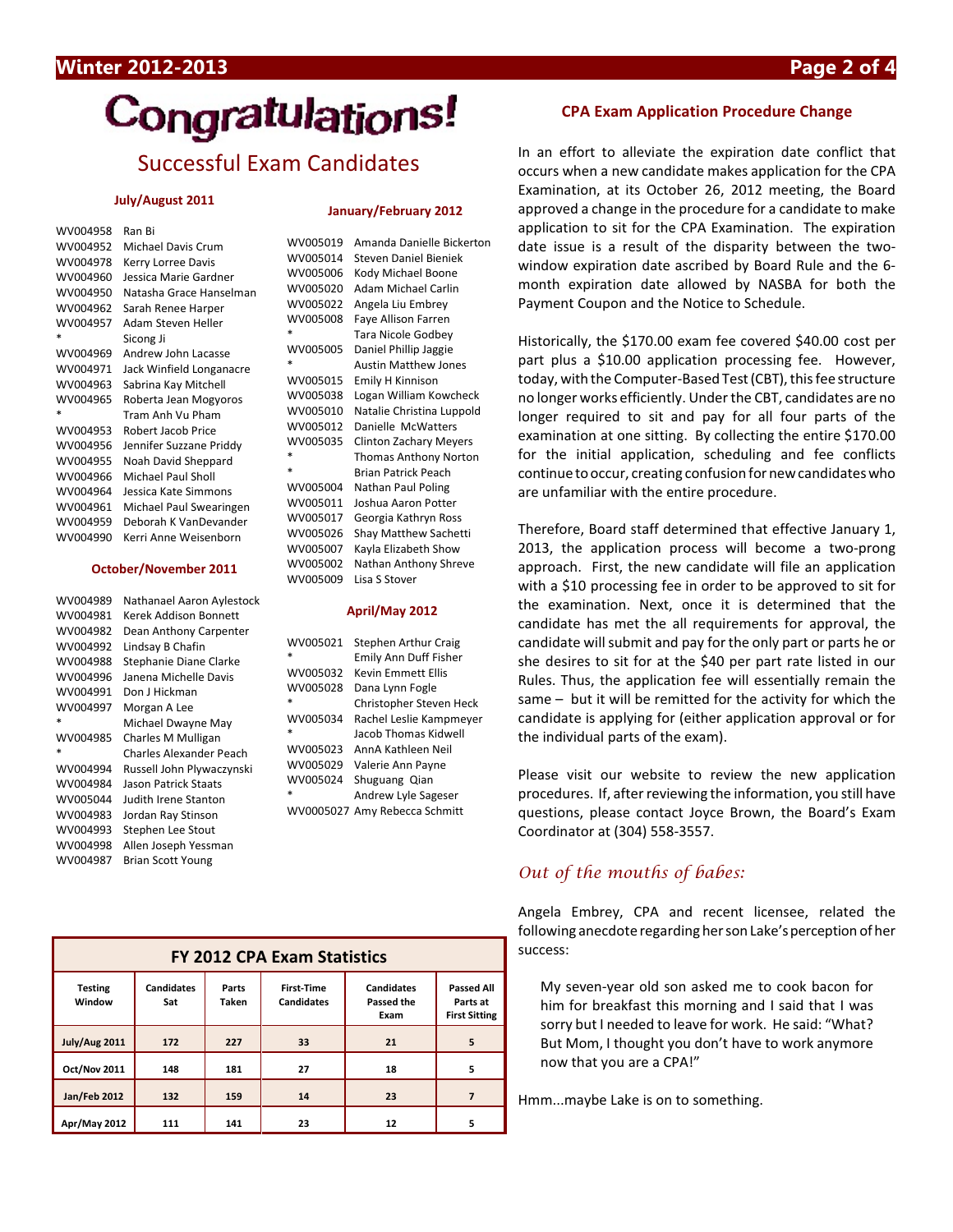# **Winter 2012-2013 Page 3 of 4**

## **Office Closure Dates - 2013**

West Virginia State offices, including the West Virginia Board of Accountancy, will be closed the following dates:

| Tuesday, January 1, 2013                 | New Year's Day         |
|------------------------------------------|------------------------|
| Monday, January 21, 2013                 | Martin Luther King Day |
| Monday, February 18, 2013                | Presidents' Day        |
| Monday, May 27, 2013                     | <b>Memorial Day</b>    |
| Thursday, June 20, 2013                  | West Virginia Day      |
| Thursday, July 4, 2013                   | Independence Day       |
| Monday, September 2, 2013                | Labor Day              |
| Monday, October 14, 2013                 | Columbus Day           |
| Monday, November 11, 2013                | Veterans' Day          |
| Thursday & Friday, November 28 -29, 2013 | Thanksgiving           |
| Tuesday, December 24, 2013 (1/2 Day)     | <b>Christmas Eve</b>   |
| Wednesday, December 25, 2013             | Christmas              |
| Tuesday, December 31, 2013 (1/2 Day)     | New Year's Eve         |
|                                          |                        |

| <b>Licensure Statistics</b>                                                 |               |       |
|-----------------------------------------------------------------------------|---------------|-------|
| Type (Unless otherwise indicated, for the period<br>beginning July 1, 2012) | Sub-<br>Total | Total |
| <b>Active Licensees</b>                                                     |               | 2,164 |
| <b>CPA-Inactives</b>                                                        |               | 211   |
| WV Licensees (new) (July 1, 2011 to June 30, 2012)                          | 78            |       |
| Reciprocal Licensees (July 1, 2011 to June 30, 2012)                        | 19            |       |
| New Licensees (July 1, 2011 to June 30, 2012                                |               | 97    |
| <b>WV Firms</b>                                                             | 195           |       |
| Out-of-State Firms                                                          | 122           |       |
| <b>Total Firms</b>                                                          |               | 317   |
| <b>WV Firm Authorizations</b>                                               | 155           |       |
| Out-of-State Authorizations                                                 | 119           |       |
| Individual CPA Authorizations                                               | 85            |       |
| <b>Total Authorizations</b>                                                 |               | 359   |

### **10 Most Common Filing Oversights**

- 1. Failure to sign the check.
- 2. Failure to make the check payable to the WV Board of Accountancy (the Board cannot deposit a check made payable to the West Virginia Society of CPAs).
- 3. Failure to have an application notarized.
- 4. Failure to notify the Board of any change of home or employment address.
- 5. Failure to observe filing deadlines.
- 6. Failure to provide the correct fee.
- 7. Failure to provide the required passport style photo.
- 8. Failure to answer all questions.
- 9. Failure to sign and date the application.
- 10 Failure to submit the Certificates of Completion for all selfstudy courses claimed on the CPE reporting form.

Attention all CPA Examination Candidates - Effective October 20, 2012, the Uniform CPA Examination fees charged by the AICPA will decrease. The new schedule of testing fees will be as follows:

**CPA Examination Testing Fee Changes**

| <b>Fee Breakdown</b>                     |                                                                    |  |
|------------------------------------------|--------------------------------------------------------------------|--|
| AICPA                                    | \$90.00 per section<br>(decrease from 2012's \$95 per section fee) |  |
| NASBA                                    | \$18.00 per section                                                |  |
| Prometric                                | \$19.10 per test hour, plus                                        |  |
|                                          | \$5.95 identity fee                                                |  |
| <b>Per Part Fees To Be Paid to NASBA</b> |                                                                    |  |
| <b>AUD</b>                               | \$190.35                                                           |  |
| <b>FAR</b>                               | \$190.35                                                           |  |
| RFG                                      | \$171.25                                                           |  |
| <b>BEC</b>                               | \$171.25                                                           |  |

# **NASBA's Vice-President of State Board Relations Visits West Virginia**

The Board welcomed Daniel J. Dustin, CPA, NASBA's Vice President of State Board Relations to its October 26, 2012 meeting. Responding to an invitation from the Board to meet and discuss issues surrounding board of accountancy administrative and disciplinary issues that may affect the regulation of the accounting profession, Mr. Dustin enthusiastically promoted NASBA's various programs and services and urged board members to become more actively



**Daniel J. Dustin, CPA**

involved by serving on one of the various committees addressing current and emerging issues affecting state boards.

He shared information regarding problems other state boards are facing, such as implementation of Peer Review oversight programs, disciplinary practices, federal agency referrals, consolidation of licensing boards into umbrella organizations and the more recent proposed legislation regarding occupational licensing for military members and their spouses. He also discussed the progress of the national Accountancy Licensee Database (ALD) and the number of current participating state boards.

Daniel Dustin joined NASBA on January 1, 2012, as Vice President of State Board Relations. In this role, Dustin serves as an advocate for state boards of accountancy and finds new ways and opportunities to provide support and service to NASBA's member boards. Prior to joining NASBA, he served as Executive Secretary of the New York State Board of Regents.